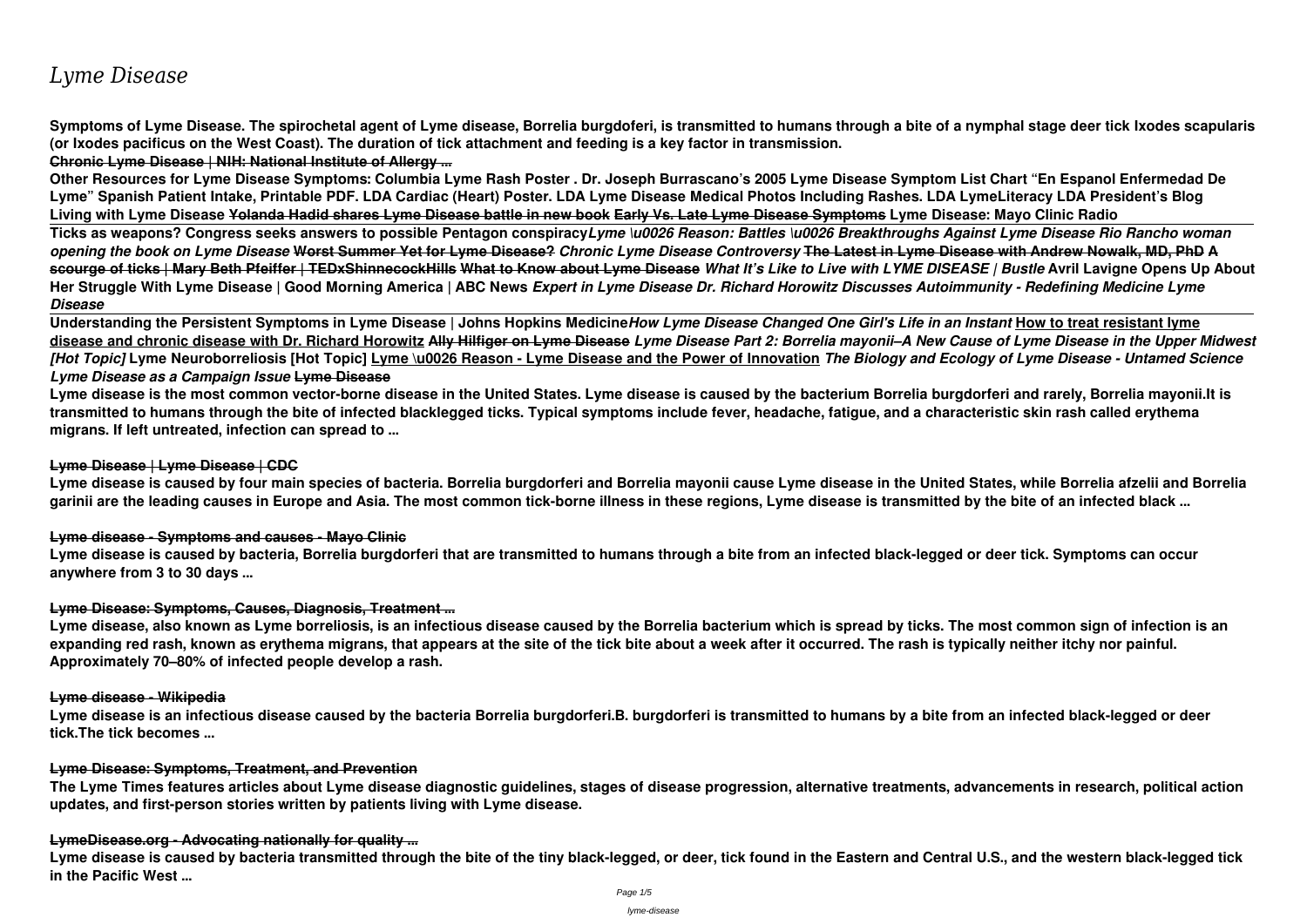## **Lyme Disease: What Is It? What Happens If Left Untreated?**

**What's more, ticks that transmit Lyme disease can also spread other diseases. If you don't have the characteristic Lyme disease rash, your doctor might ask about your medical history, including whether you've been outdoors in the summer where Lyme disease is common, and do a physical exam.**

## **Lyme disease - Diagnosis and treatment - Mayo Clinic**

**Overview. Lyme disease is an underreported, under-researched, and often debilitating disease transmitted by spirochete bacteria. The spiral-shaped bacteria, Borrelia burgdorferi, are transmitted ...**

## **13 Signs and Symptoms of Lyme Disease**

**Lyme disease may spread to any part of the body and affect any body system. Typically, it affects more than one body system. In our survey, which drew over 5,000 responses, patients with chronic Lyme disease reported an average of three severe or very severe symptoms, with 74% reporting at least one symptom as severe or very severe.. An extensive list of symptoms of chronic Lyme disease was ...**

## **Lyme Disease Symptoms | LymeDisease.org**

**Lyme Disease Association was founded in 1991 with the mission to increase nationwide funding and awareness about Lyme and tick-borne diseases. On this site you will find information regarding Lyme disease symptoms, Lyme disease treatments and other Lyme resources and educational materials for patients, medical professionals, researchers ...**

## **Lyme Disease Association - Lyme disease symptoms - Lyme ...**

**What is "chronic Lyme disease?" Lyme disease is an infection caused by the bacterium Borrelia burgdorferi. In the majority of cases, it is successfully treated with oral antibiotics. In some patients, symptoms, such as fatigue, pain and joint and muscle aches, persist even after treatment, a condition termed "Post Treatment Lyme Disease ...**

## **Chronic Lyme Disease | NIH: National Institute of Allergy ...**

**Lyme disease is the most common tick-borne infectious disease in the United States. The ticks pick up Borrelia burgdorferi bacteria from mice and deer and pass the bacteria to humans through their ...**

## **Lyme disease: Symptoms, transmission, and treatment**

**Lyme disease, or Lyme borreliosis, is a bacterial infection spread to humans by infected ticks. Ticks are tiny spider-like creatures found in woodland and heath areas. They feed on the blood of birds and mammals, including humans.**

## **Lyme disease symptoms & treatments - Illnesses ...**

**Other Resources for Lyme Disease Symptoms: Columbia Lyme Rash Poster . Dr. Joseph Burrascano's 2005 Lyme Disease Symptom List Chart "En Espanol Enfermedad De Lyme" Spanish Patient Intake, Printable PDF. LDA Cardiac (Heart) Poster. LDA Lyme Disease Medical Photos Including Rashes. LDA LymeLiteracy LDA President's Blog**

## **About Lyme Disease Symptoms - Lyme Disease Association**

**Symptoms of Lyme Disease. The spirochetal agent of Lyme disease, Borrelia burgdoferi, is transmitted to humans through a bite of a nymphal stage deer tick Ixodes scapularis (or Ixodes pacificus on the West Coast). The duration of tick attachment and feeding is a key factor in transmission.**

## **ALDF - Lyme Disease**

**Lyme disease is most common in the northeastern and upper mid-western United States. More than 90% of cases have been reported in nine states: Connecticut, Maryland, Massachusetts, Minnesota, New Jersey, New York, Pennsylvania, Rhode Island and Wisconsin. Even within states, there are regions of high risk and others with very low rates of disease.**

*Lyme disease, also known as Lyme borreliosis, is an infectious disease caused by the Borrelia bacterium which is spread by ticks. The most common sign of*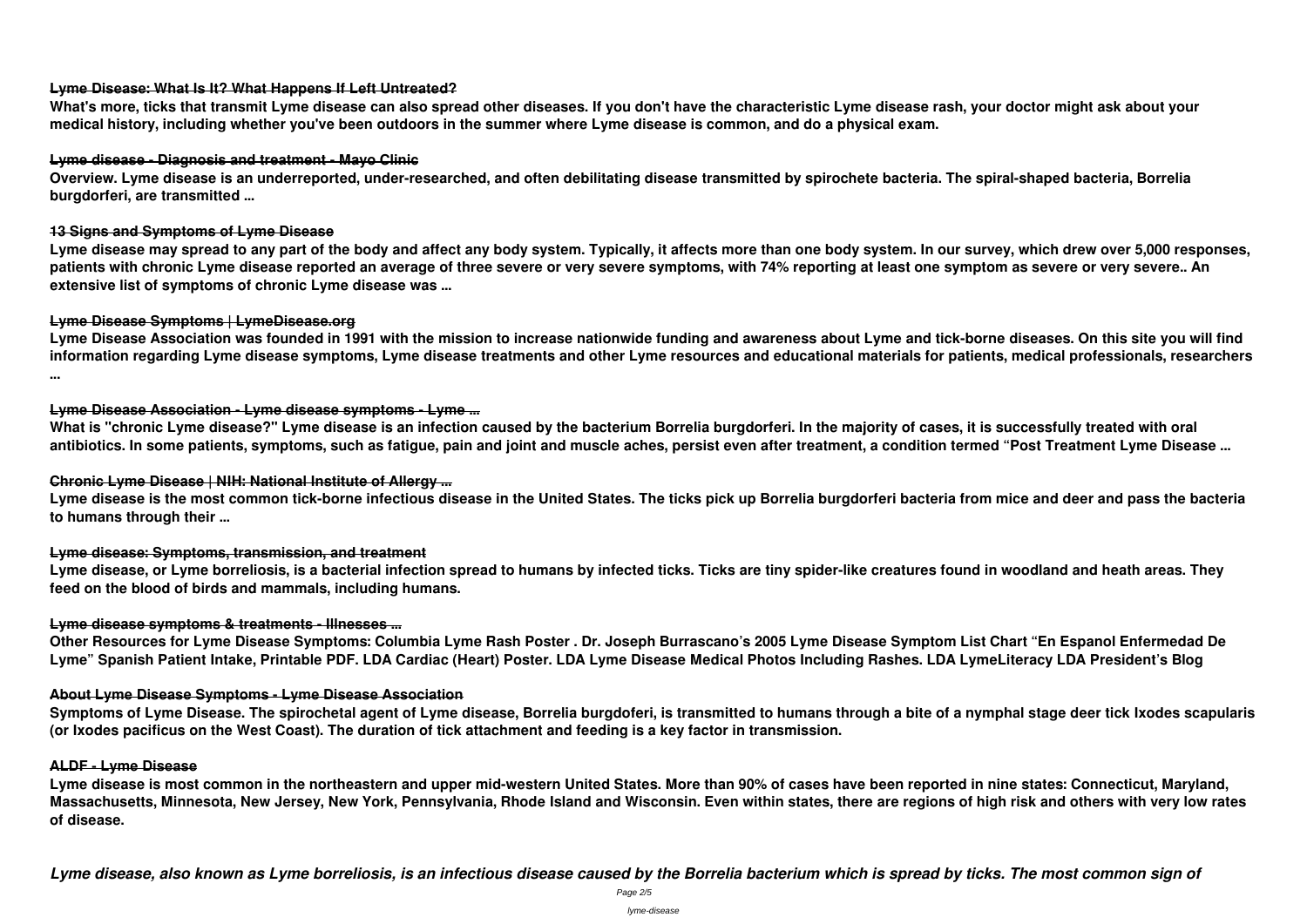*infection is an expanding red rash, known as erythema migrans, that appears at the site of the tick bite about a week after it occurred. The rash is typically neither itchy nor painful. Approximately 70–80% of infected people develop a rash.*

*Lyme Disease Association was founded in 1991 with the mission to increase nationwide funding and awareness about Lyme and tick-borne diseases. On this site you will find information regarding Lyme disease symptoms, Lyme disease treatments and other Lyme resources and educational materials for patients, medical professionals, researchers ...*

Lyme disease is caused by four main species of bacteria. Borrelia burgdorferi and Borrelia mayonii cause Lyme disease in the United States, while Borrelia afzelii and Borrelia garinii are the leading and Asia. The most common tick-borne illness in these regions, Lyme disease is transmitted by the bite of an infected black ...

Lyme disease is an infectious disease caused by the bacteria Borrelia burgdorferi.B. burgdorferi is transmitted to humans by a bite from an infected black-legged or deer tick.The tick becomes ...

### Living with Lyme Diseas Chanda Hadid shares Lyme Disease battle in new Each wist. Late Lyme Disease Symptom sne Disease: Mayo Clinic Radio

Ticks as weapons? Congress seeks answers to possible PentagonLgomspirancy Reason: Battles \u0026 Breakthroughs Against Lyme Ranche as weapons? Congress seeks answers to possible PentagonLgomspiracy Reason: Battles \u0026 B Summer Yet for Lyme Diseas@ ? Chronic Lyme Disease Controv<del>@hgy Latest in Lyme Disease with Andrew Nowalk, MDA Roburge of ticks | Mary Beth Pfeiffer | TEDx Shinneco A Khat the Know about</del> Lyme Diseas&What It's Like to Live with LYME DISEASE | Bustle Lavigne Opens Up About Her Struggle With Lyme Disease | Good Morning America | AB&pNetwin Lyme Disease Dr. Richard Horowitz Discusses Autoimmunity - Redefining Medicine Disease

Understanding the Persistent Symptoms in Lyme Disease | Johns Hopkins How digime Disease Changed One Girl's Life in an Instanto treat resistant lyme disease and chronic disease with Dr. Richard HorowitzAlly Hilfiger on Lyme Diseasdyme Disease Part 2: Borrelia mayonii-A New Cause of Lyme Disease in the Upper Midwest riteont diamoborreliosis [Hot Toplo] me \u0026 Reason - Lyme Disease and the Power of Innovalthen Biology and Ecology of Lyme Disease - Untamed Scrienclesse as a Campaign Issue Disease

Lyme disease is the most common vector-borne disease in the United States. Lyme disease is caused by the bacterium Borrelia burgdorferi and rarely, Borrelia mayonii.It is transmitted to humans infected blacklegged ticks. Typical symptoms include fever, headache, fatigue, and a characteristic skin rash called erythema migrans. If left untreated, infection can spread to ...

*What is "chronic Lyme disease?" Lyme disease is an infection caused by the bacterium Borrelia burgdorferi. In the majority of cases, it is successfully treated with oral antibiotics. In some patients, symptoms, such as fatigue, pain and joint and muscle aches, persist even after treatment, a condition termed "Post Treatment Lyme Disease ...*

### *Lyme Disease | Lyme Disease | CDC*

### Lyme Disease: Symptoms, Causes, Diagnosis, Treatment ...

Lyme disease is caused by four main species of bacteria. Borrelia burgdorferi and Borrelia mayonii cause Lyme disease in the United States, while Borrelia afzelii and Borrelia garinii are the leading and Asia. The most common tick-borne illness in these regions, Lyme disease is transmitted by the bite of an infected black ...

### Lyme disease - Symptoms and causes - Mayo Clinic

Lyme disease is caused by bacteria, Borrelia burgdorferi that are transmitted to humans through a bite from an infected black-legged or deer tick. Symptoms can occur anywhere from 3 to 30 d

Lyme disease, also known as Lyme borreliosis, is an infectious disease caused by the Borrelia bacterium which is spread by ticks. The most common sign of infection is an expanding red rash, kno migrans, that appears at the site of the tick bite about a week after it occurred. The rash is typically neither itchy nor painful. Approximately 70–80% of infected people develop a rash.

### Lyme disease Wikipedia

Lyme disease is an infectious disease caused by the bacteria Borrelia burgdorferi.B. burgdorferi is transmitted to humans by a bite from an infected black-legged or deer tick.The tick becomes ...

The Lyme Times features articles about Lyme disease diagnostic guidelines, stages of disease progression, alternative treatments, advancements in research, political action updates, and first-per patients living with Lyme disease.

### LymeDisease.org Advocating nationally for quality ...

Lyme disease is caused by bacteria transmitted through the bite of the tiny black-legged, or deer, tick found in the Eastern and Central U.S., and the western black-legged tick in the Pacific West ...

### Lyme Disease | Lyme Disease | CDC

### Lyme Disease: Symptoms, Causes, Diagnosis, Treatment ...

### Lyme Disease: Symptoms, Treatment, and Prevention

Lyme Disease: What Is It? What Happens If Left Untreated?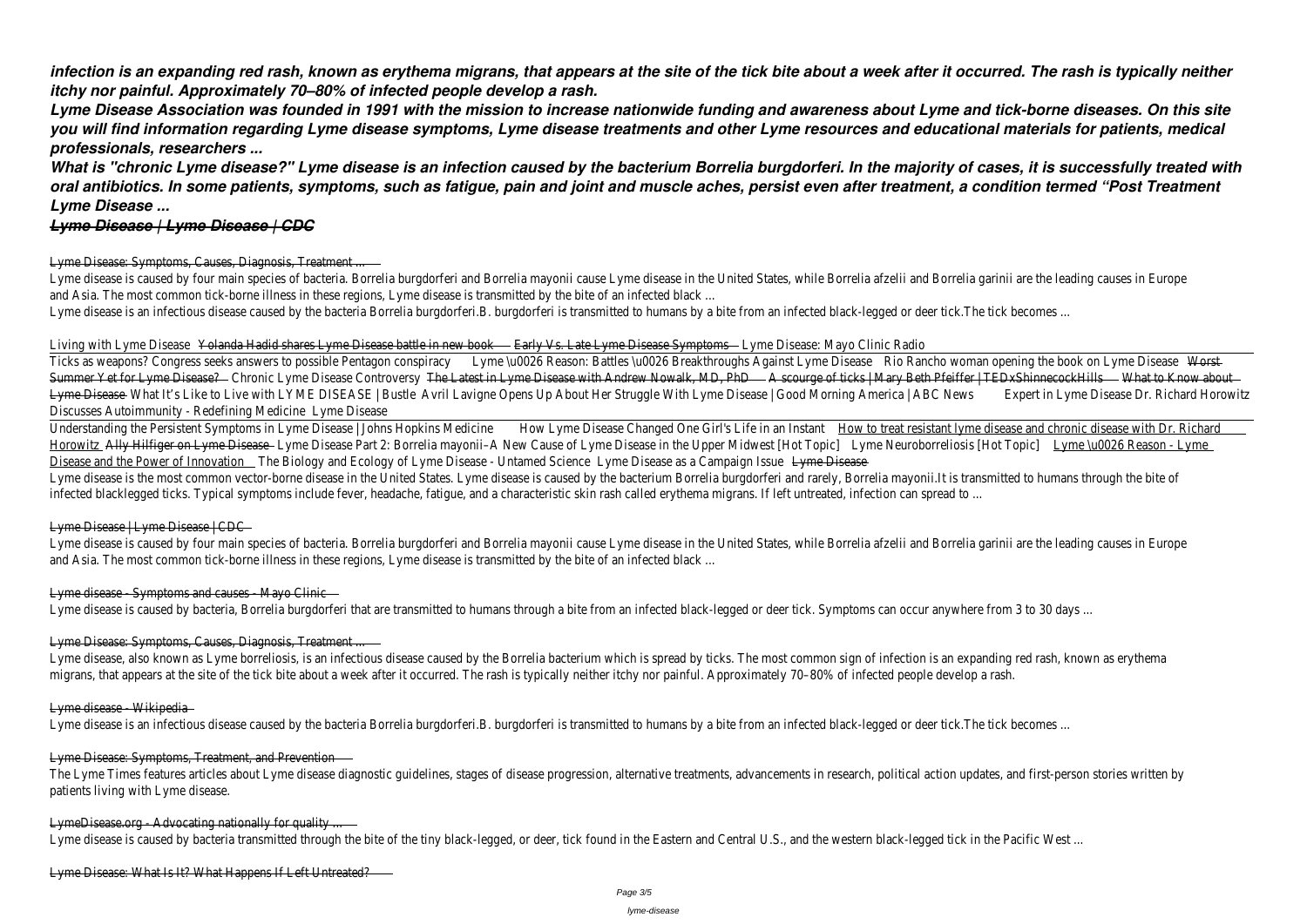What's more, ticks that transmit Lyme disease can also spread other diseases. If you don't have the characteristic Lyme disease rash, your doctor might ask about your medical history, including outdoors in the summer where Lyme disease is common, and do a physical exam.

### Lyme disease - Diagnosis and treatment - Mayo Clinic

Overview. Lyme disease is an underreported, under-researched, and often debilitating disease transmitted by spirochete bacteria. The spiral-shaped bacteria, Borrelia burgdorferi, are transmitted

### 13 Signs and Symptoms of Lyme Disease

Lyme disease may spread to any part of the body and affect any body system. Typically, it affects more than one body system. In our survey, which drew over 5,000 responses, patients with ch reported an average of three severe or very severe symptoms, with 74% reporting at least one symptom as severe or very severe.. An extensive list of symptoms of chronic Lyme disease was ...

Lyme Disease Association was founded in 1991 with the mission to increase nationwide funding and awareness about Lyme and tick-borne diseases. On this site you will find information regarding and Lyme and tick-borne diseas symptoms, Lyme disease treatments and other Lyme resources and educational materials for patients, medical professionals, researchers ...

### Lyme Disease Association - Lyme disease symptoms - Lyme ...

What is "chronic Lyme disease?" Lyme disease is an infection caused by the bacterium Borrelia burgdorferi. In the majority of cases, it is successfully treated with oral antibiotics. In some patient as fatigue, pain and joint and muscle aches, persist even after treatment, a condition termed "Post Treatment Lyme Disease ...

### Lyme Disease Symptoms | LymeDisease.org

Lyme disease, or Lyme borreliosis, is a bacterial infection spread to humans by infected ticks. Ticks are tiny spider-like creatures found in woodland and heath areas. They feed on the blood of bir including humans.

### Lyme disease symptoms & treatments - Illnesses ...

Other Resources for Lyme Disease Symptoms: Columbia Lyme Rash Poster . Dr. Joseph Burrascano's 2005 Lyme Disease Symptom List Chart "En Espanol Enfermedad De Lyme" Spanish Patient Int Printable PDF. LDA Cardiac (Heart) Poster. LDA Lyme Disease Medical Photos Including Rashes. LDA LymeLiteracy LDA President's Blog

Symptoms of Lyme Disease. The spirochetal agent of Lyme disease, Borrelia burgdoferi, is transmitted to humans through a bite of a nymphal stage deer tick Ixodes scapularis (or Ixodes pacificus Coast). The duration of tick attachment and feeding is a key factor in transmission.

### ALDF Lyme Disease

Lyme disease is most common in the northeastern and upper mid-western United States. More than 90% of cases have been reported in nine states: Connecticut, Maryland, Massachusetts, Min New York, Pennsylvania, Rhode Island and Wisconsin. Even within states, there are regions of high risk and others with very low rates of disease.

### Chronic Lyme Disease | NIH: National Institute of Allergy ...

Lyme disease is the most common tick-borne infectious disease in the United States. The ticks pick up Borrelia burgdorferi bacteria from mice and deer and pass the bacteria to humans through

### Lyme disease: Symptoms, transmission, and treatment

### About Lyme Disease Symptoms - Lyme Disease Association

### **Lyme Disease: What Is It? What Happens If Left Untreated?**

**The Lyme Times features articles about Lyme disease diagnostic guidelines, stages of disease progression, alternative treatments, advancements in research, political action updates, and first-person stories written by patients living with Lyme disease.**

### **Lyme Disease Association - Lyme disease symptoms - Lyme ...**

**Lyme disease is the most common tick-borne infectious disease in the United States. The ticks pick up Borrelia burgdorferi bacteria from mice and deer and pass the bacteria to humans through their ...**

### Lyme disease - Diagnosis and treatment - Mayo Clinic

Lyme disease is most common in the northeastern and upper mid-western United States. More than 90% of cases have been reported in nine states: Connecticut, Maryland, Massachusetts, Minnesota, New Jersey, New York, Pennsylvania, Rhode Island and Wisconsin. Even within states, there are regions of high risk and others with very low rates of disease. Page 4/5